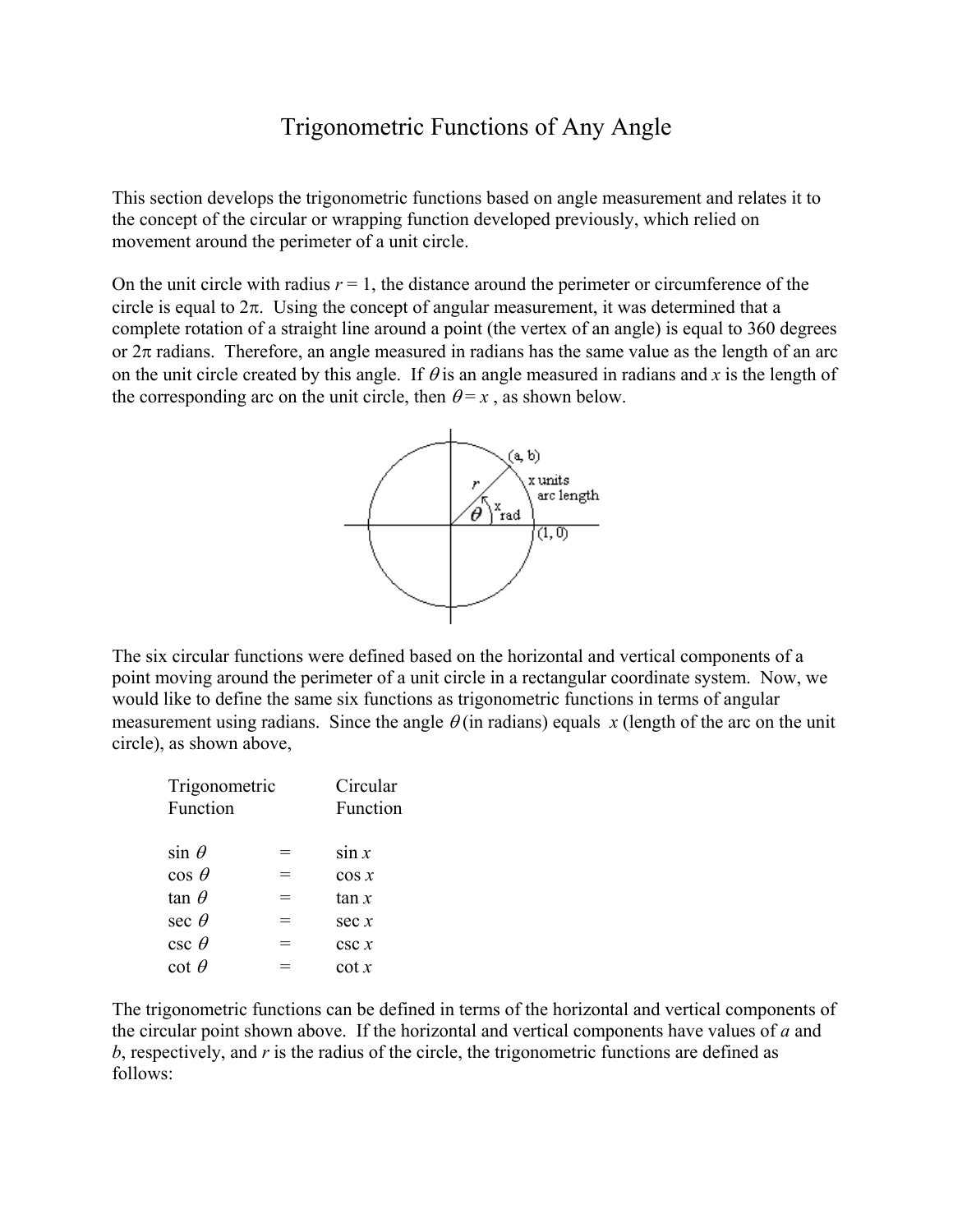$$
\sin \theta = \frac{b}{r} \qquad \qquad \cos \theta = \frac{a}{r}
$$
  
\n
$$
\tan \theta = \frac{b}{a}, \ a \neq 0 \qquad \qquad \cot \theta = \frac{a}{b}, \ b \neq 0
$$
  
\n
$$
\sec \theta = \frac{r}{a}, \ a \neq 0 \qquad \qquad \csc \theta = \frac{r}{b}, \ b \neq 0
$$

It is important to realize that with these definitions of the trigonometric functions, we need not deal only with the unit circle having a radius  $r = 1$ . Instead,  $r$  can be the radius of any circle centered in a rectangular coordinate system, with a point on the circle having horizontal and vertical components *a* and *b*, respectively. The angle  $\theta$ , said to be in **standard position**, is measured from the positive side of the horizontal axis to the terminal side of the angle, which may lie in any quadrant of the circle, as shown below. Components *a* and *b* can be positive or negative, depending on the quadrant in which they lie, while the radius *r* is always positive.



The triangle formed by sides *a*, *b*, and the radius is called a **reference triangle**. Since sides *a* and *b* are perpendicular, the triangle is a right triangle, and *r* is the hypotenuse. From the Pythagorean Theorem:

$$
r = \sqrt{a^2 + b^2}
$$

The acute angle represented here by the Greek letter  $\phi$  (phi), formed between the horizontal axis and the terminal side of angle  $\theta$  is called the **reference angle**.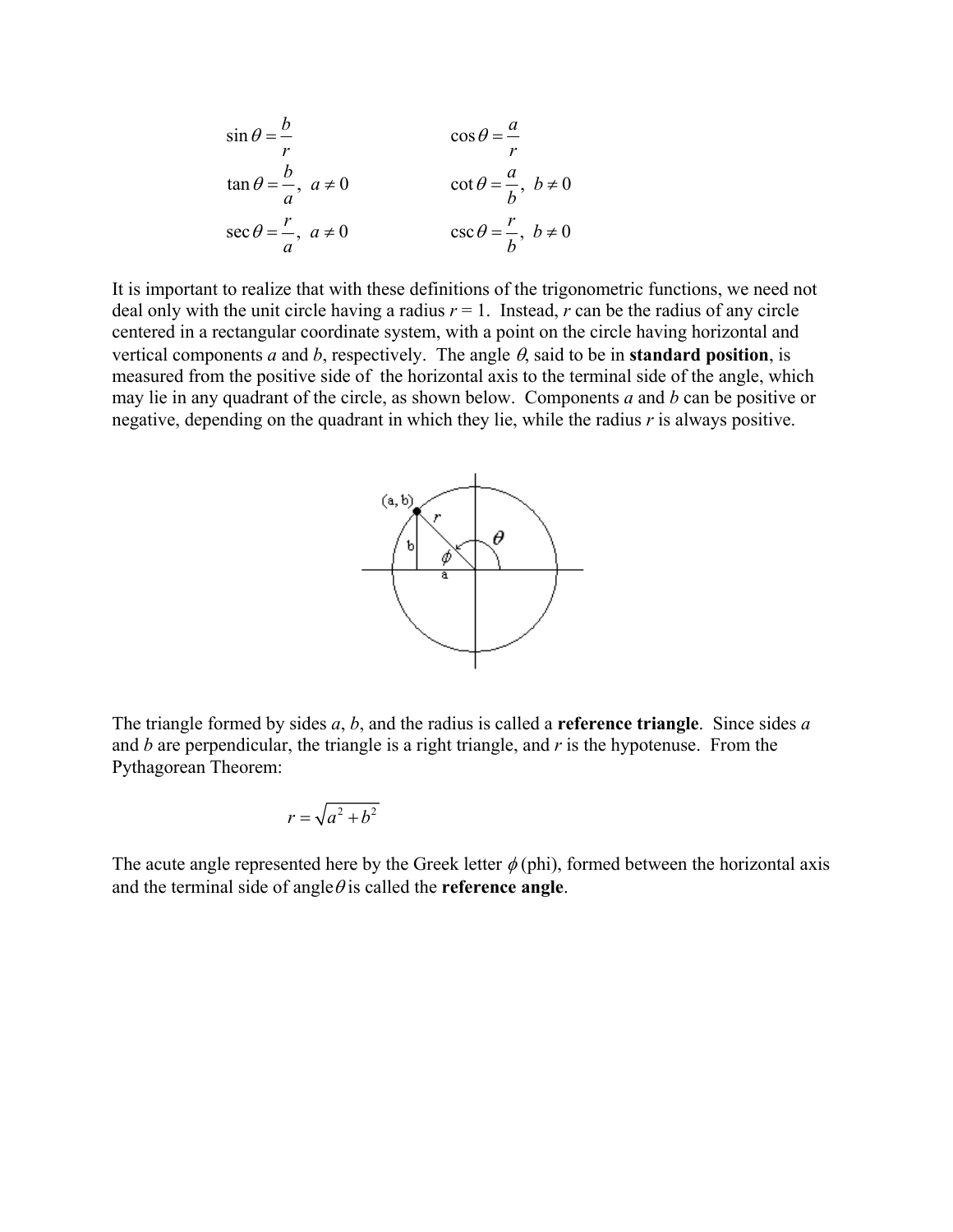**Example 1:** In the figure below, find the value of all six trigonometric functions of the angle θ.



## **Solution:**

We see that  $a = 8$  and  $b = -6$ . Therefore,



In this example, we were given the values of *a* and *b* and asked to evaluate each of the trigonometric functions. Alternatively, we could have been given the value of one of the trigonometric functions and the quadrant of the angle  $\theta$ , and then been asked to find the value of the other five trigonometric functions. In this case, we can use the Pythagorean Theorem

$$
r = \sqrt{a^2 + b^2}
$$
 or  $r^2 = a^2 + b^2$ 

and substitution to relate *r*, *a*, and *b* to each other and solve for the other trigonometric functions.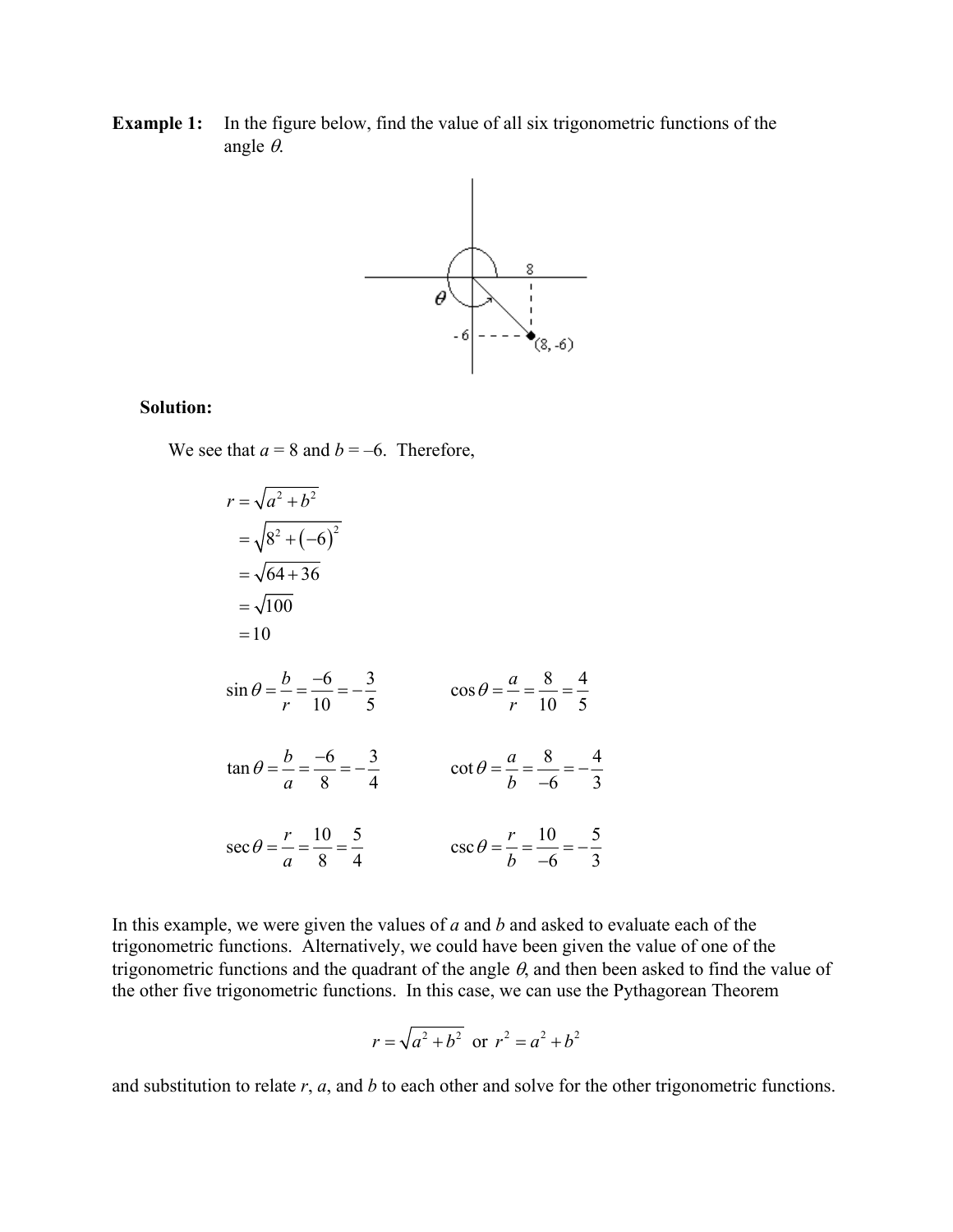We may remember from the study of geometry that the sum of all three interior angles of any triangle is equal to 180 degrees. If we are dealing with a right triangle, the angle opposite the hypotenuse is equal to 90 degrees. The sum of the other two angles must therefore equal 90 degrees. We can easily evaluate the relationships between the sides of two particular right triangles, one having acute angles of 30 and 60 degrees, and the other having acute angles of 45 and 45 degrees.

Consider the equilateral triangle shown below, in which all three sides are equal in length.



Each of the three interior angles is 60 degrees. If we draw a line from the top angle to the midpoint of the bottom side, this line is perpendicular to the bottom side and creates a 90 degree right angle. The original top angle is cut in half, creating two 30 degree angles. The side opposite each 30 degree angle is half the length of the original side of the equilateral triangle, so it is equal to half the length of the hypotenuse of the newly-created right triangle. If the hypotenuse is *c*, then the side *a* opposite the 30 degree angle is equal to *c*/2. This relationship can be rewritten as  $c = 2a$ . We can now use the Pythagorean Theorem to derive a relationship with the third side, the vertical line *b*.

$$
c2 = a2 + b2
$$
  
\n
$$
b2 = c2 - a2
$$
  
\n
$$
= (2a)2 - a2
$$
  
\n
$$
= 4a2 - a2
$$
  
\n
$$
= 3a2
$$
  
\n
$$
b = \sqrt{3a2}
$$
  
\n
$$
= a\sqrt{3}
$$